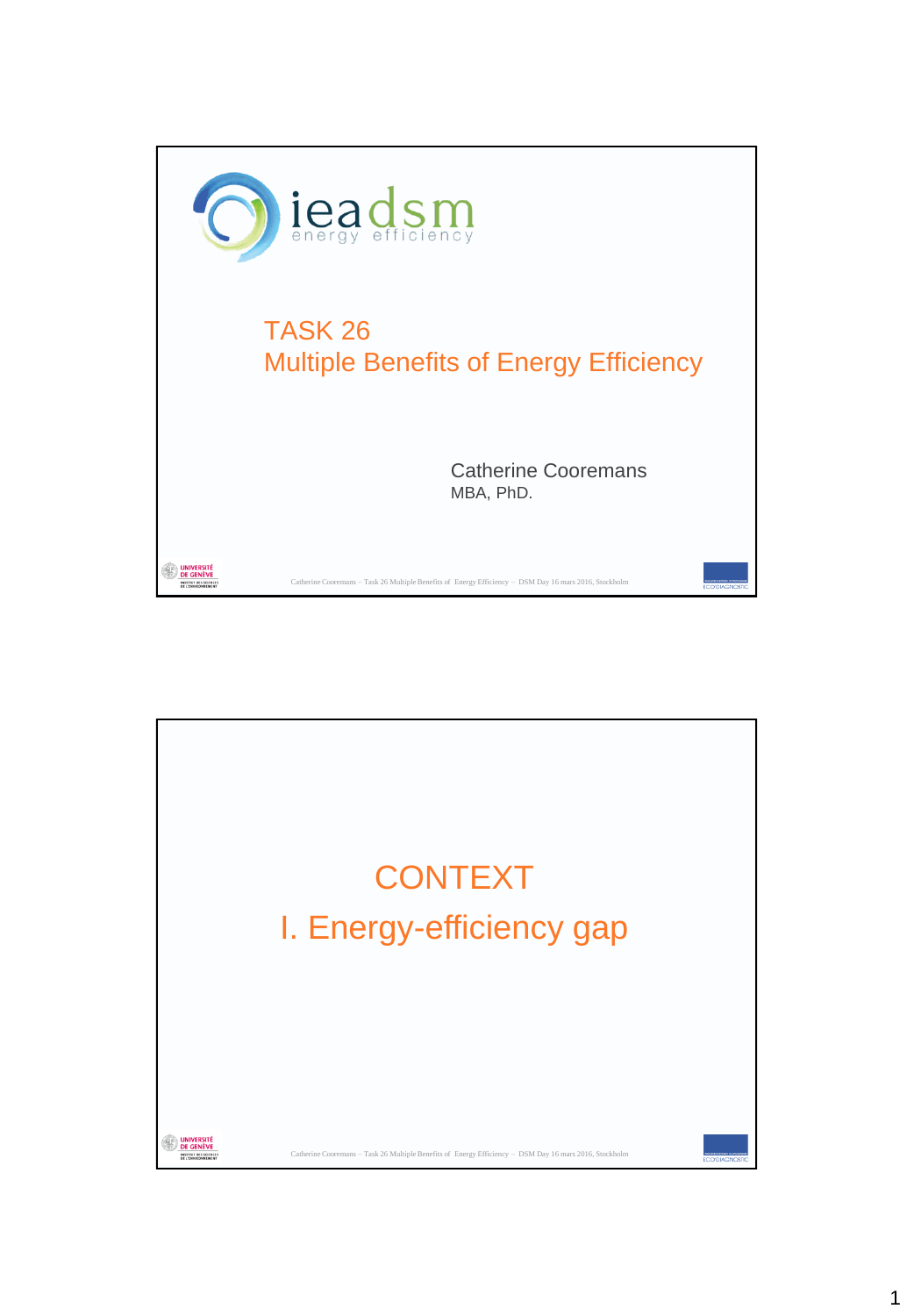

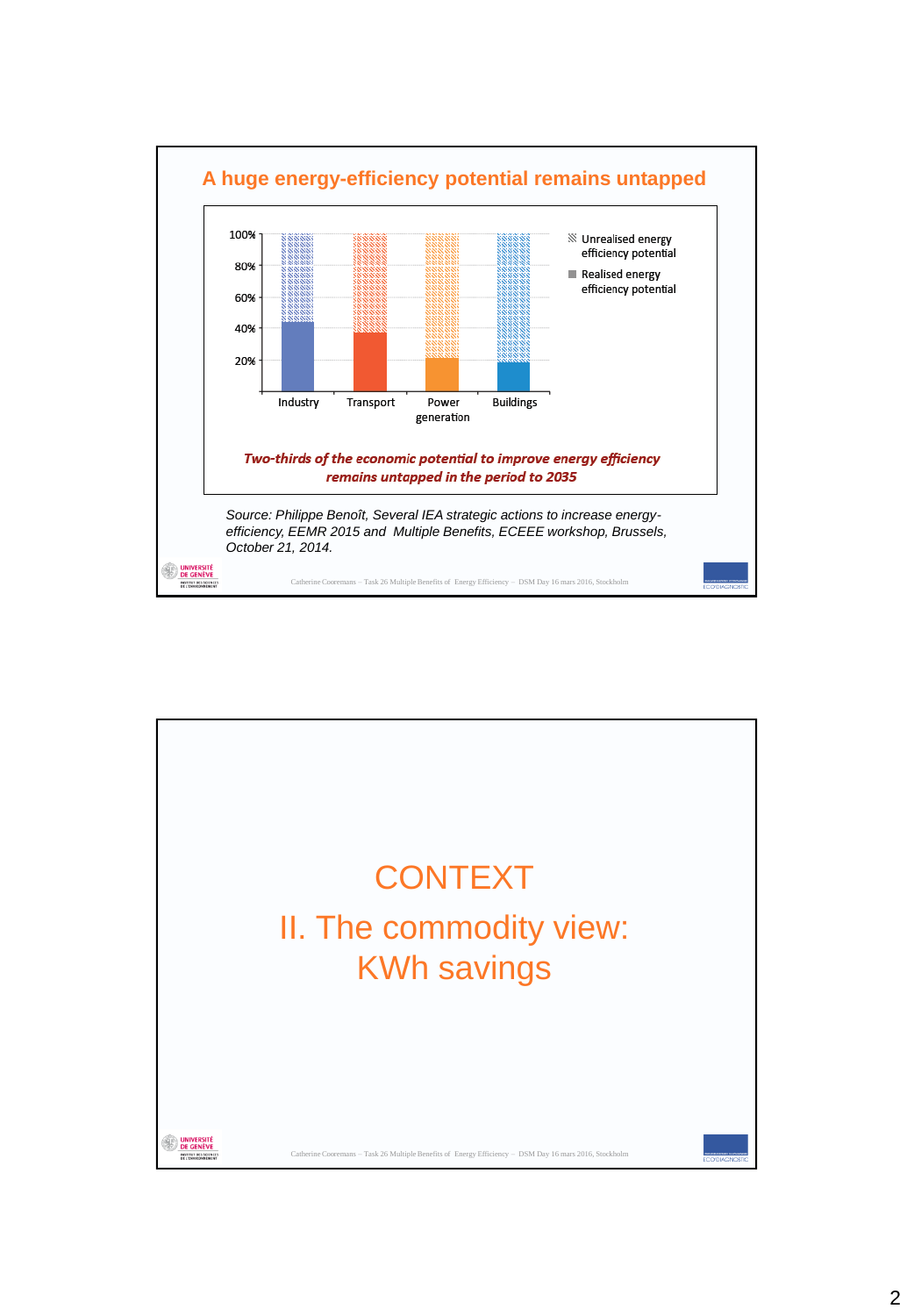

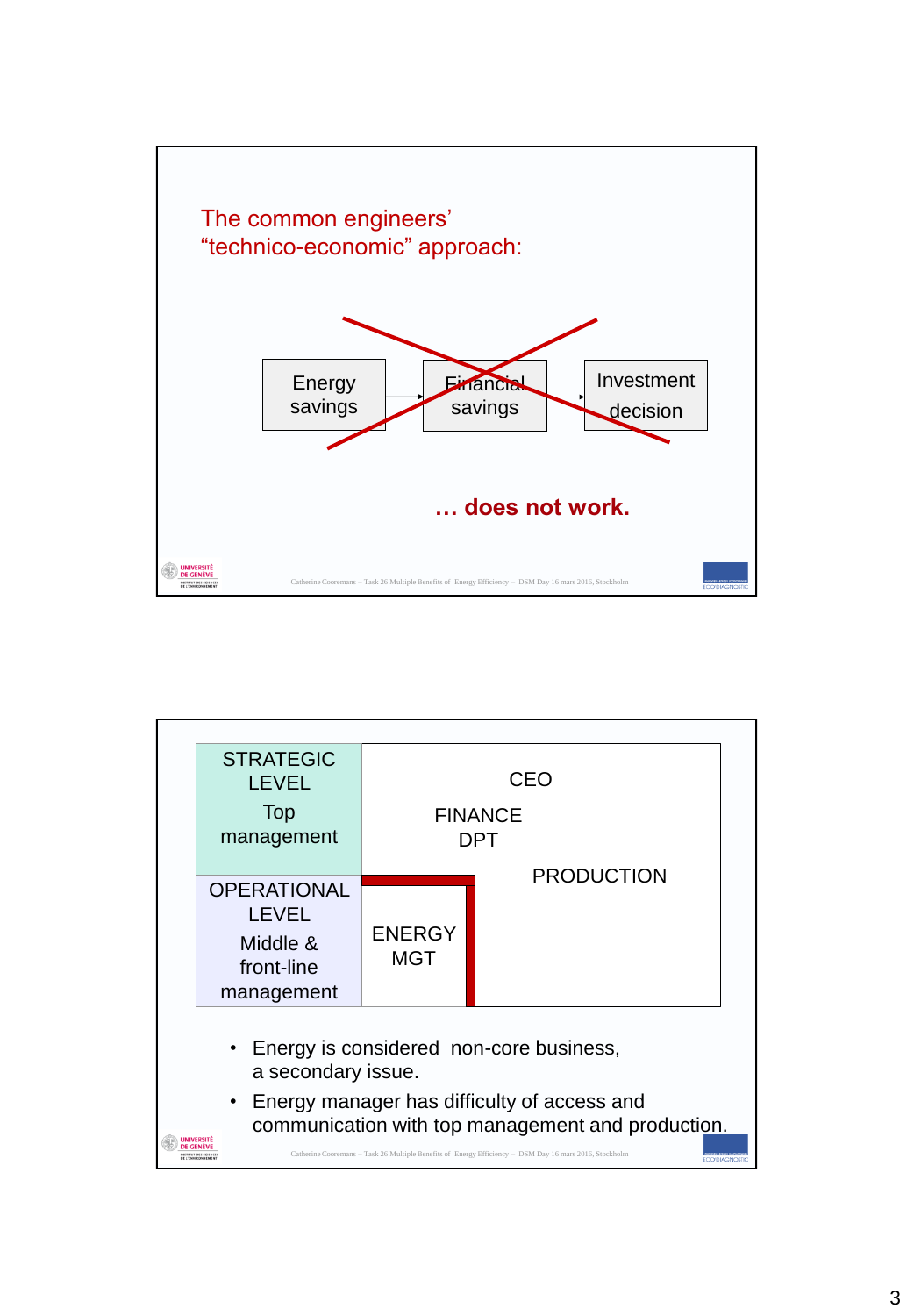

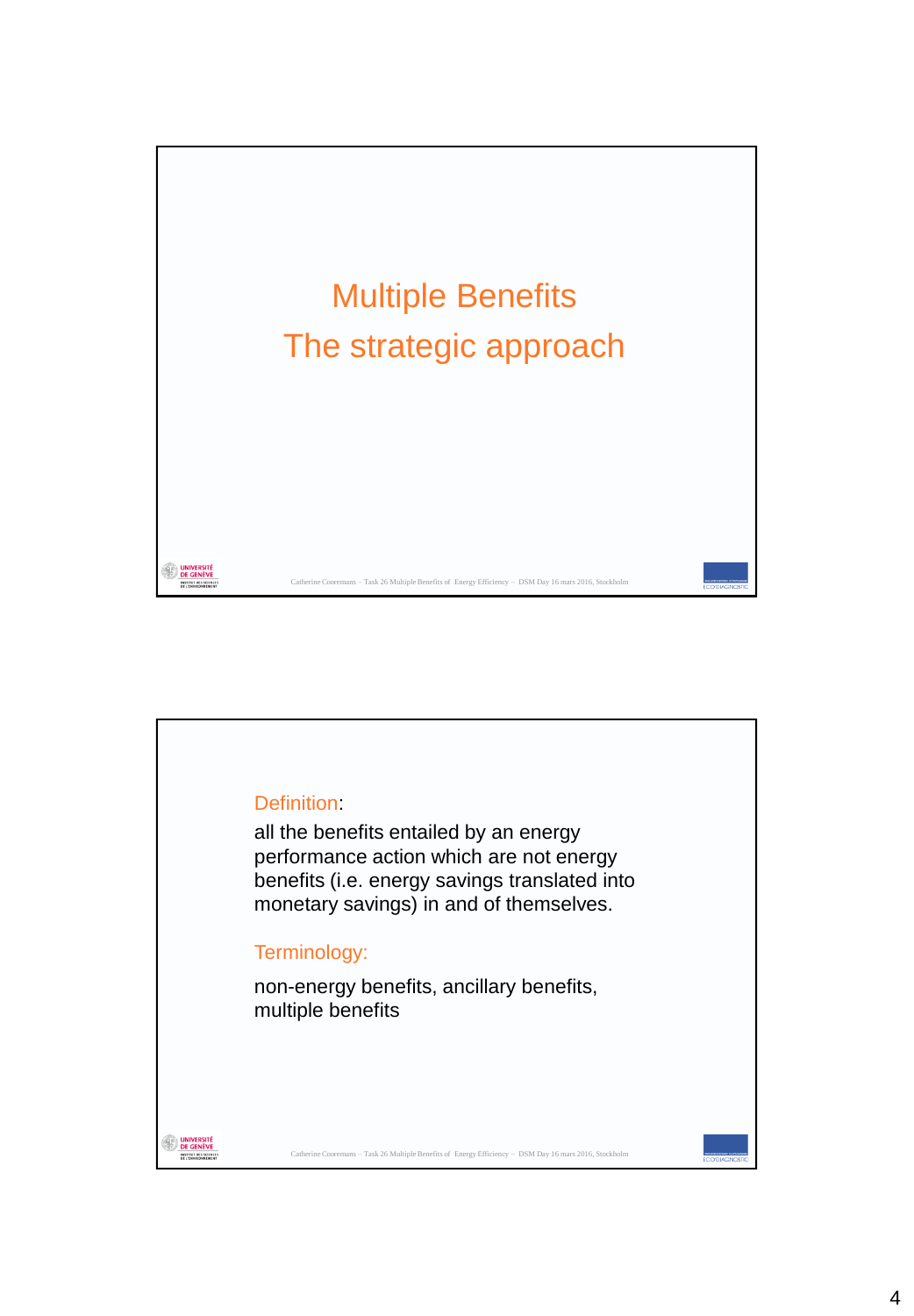

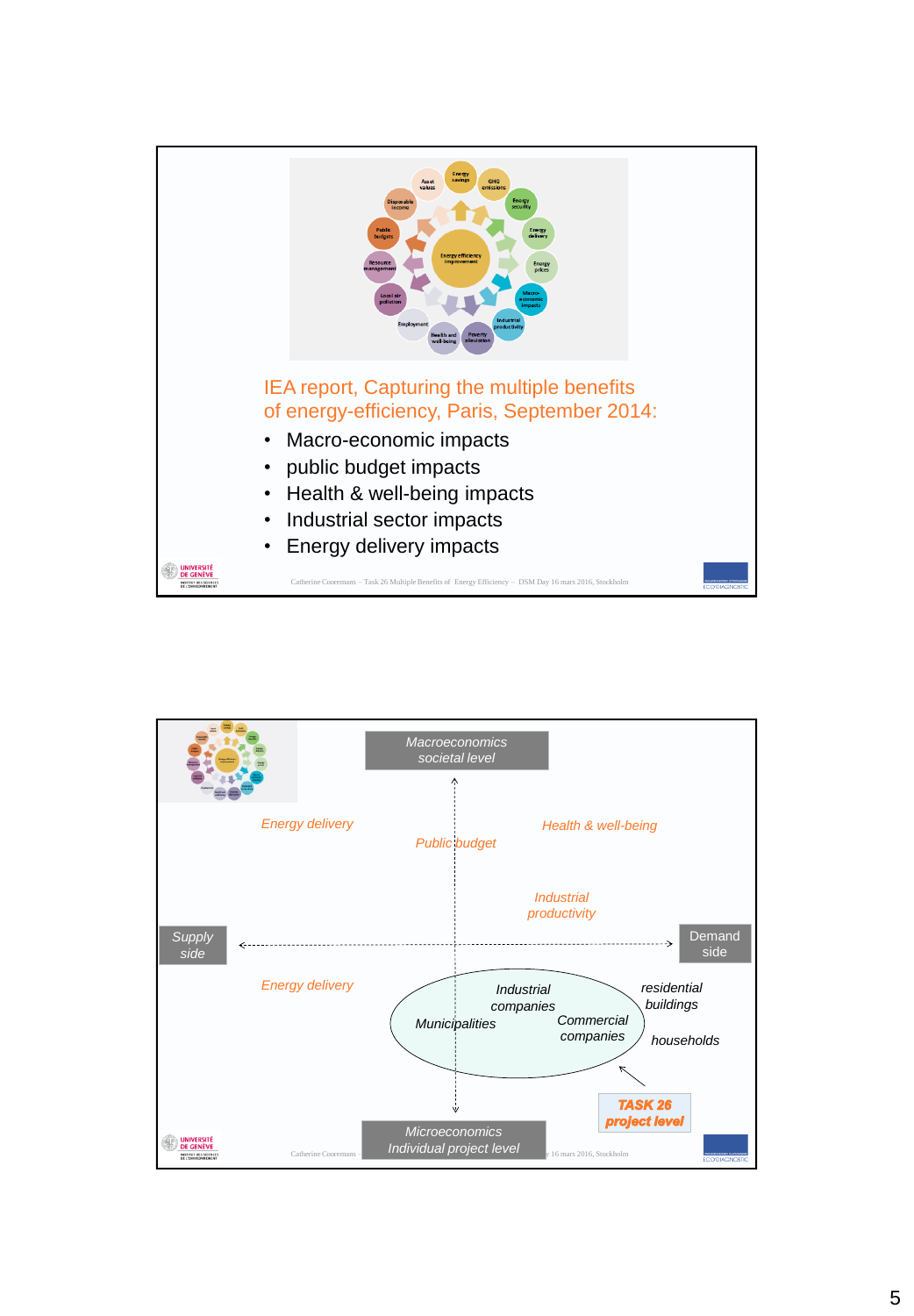

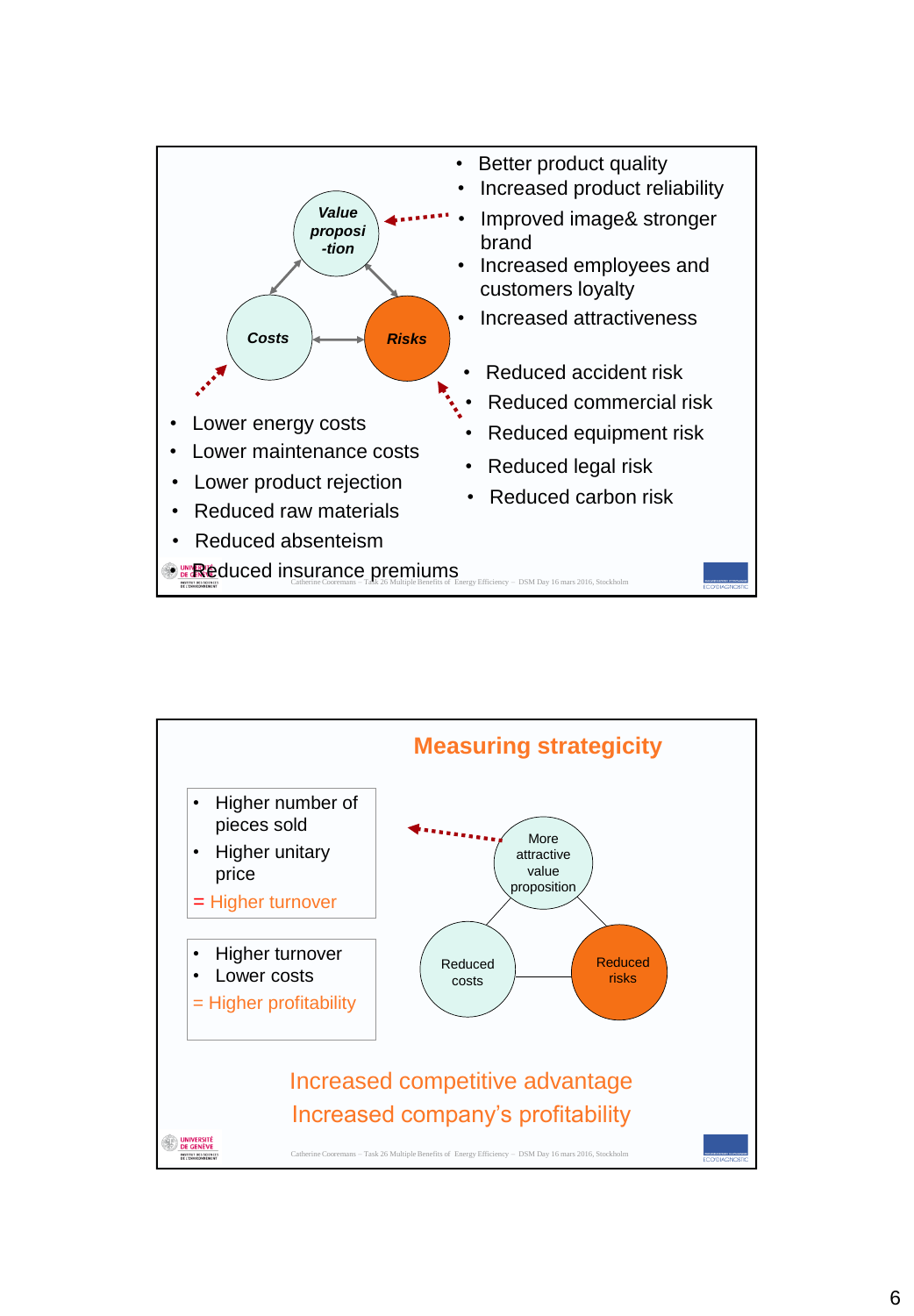| <b>SANTA CLARA UNIVERSITY</b>  |        | Year $0$ | Proj.    | Proj.                    | Proi.         | Proi.    | Proi.       |
|--------------------------------|--------|----------|----------|--------------------------|---------------|----------|-------------|
| <b>Lighting project</b>        |        |          | Year 1   |                          | Year 2 Year 3 | Year 4   | Year 5      |
|                                |        |          |          | (% or thousand of USDOL) |               |          |             |
| Net income                     |        | 2'550    | 8'439    | 8'439                    | 8'439         | 8'235    | 8'235       |
| Capital expenditure            |        |          | $\Omega$ | $\Omega$                 | $\Omega$      | $\Omega$ | $\Omega$    |
| Terminal value before taxes    |        |          | $\Omega$ | $\Omega$                 | $\Omega$      | $\Omega$ | $\Omega$    |
| Terminal value after taxes     |        |          | $\Omega$ | $\Omega$                 | $\Omega$      | $\Omega$ | $\mathbf 0$ |
| <b>Free Cash-Flows</b>         |        | $-2'550$ | 8'439    | 8'439                    | 8'439         | 8'235    | 8'235       |
|                                |        |          |          |                          |               |          |             |
| <b>NPV (NET PRESENT VALUE)</b> |        |          |          |                          |               |          |             |
| 15%                            | 11'169 |          |          |                          |               |          |             |
| 9%                             | 29'996 |          |          |                          |               |          |             |
| 5%                             | 33'657 |          |          |                          |               |          |             |
|                                |        |          |          |                          |               |          |             |
| IRR (INTERNAL RATE OF RETURN)  | 311%   |          |          |                          |               |          |             |
| <b>PAY-BACK TIME</b>           | 0.30   |          |          |                          |               |          |             |
|                                |        |          |          |                          |               |          |             |